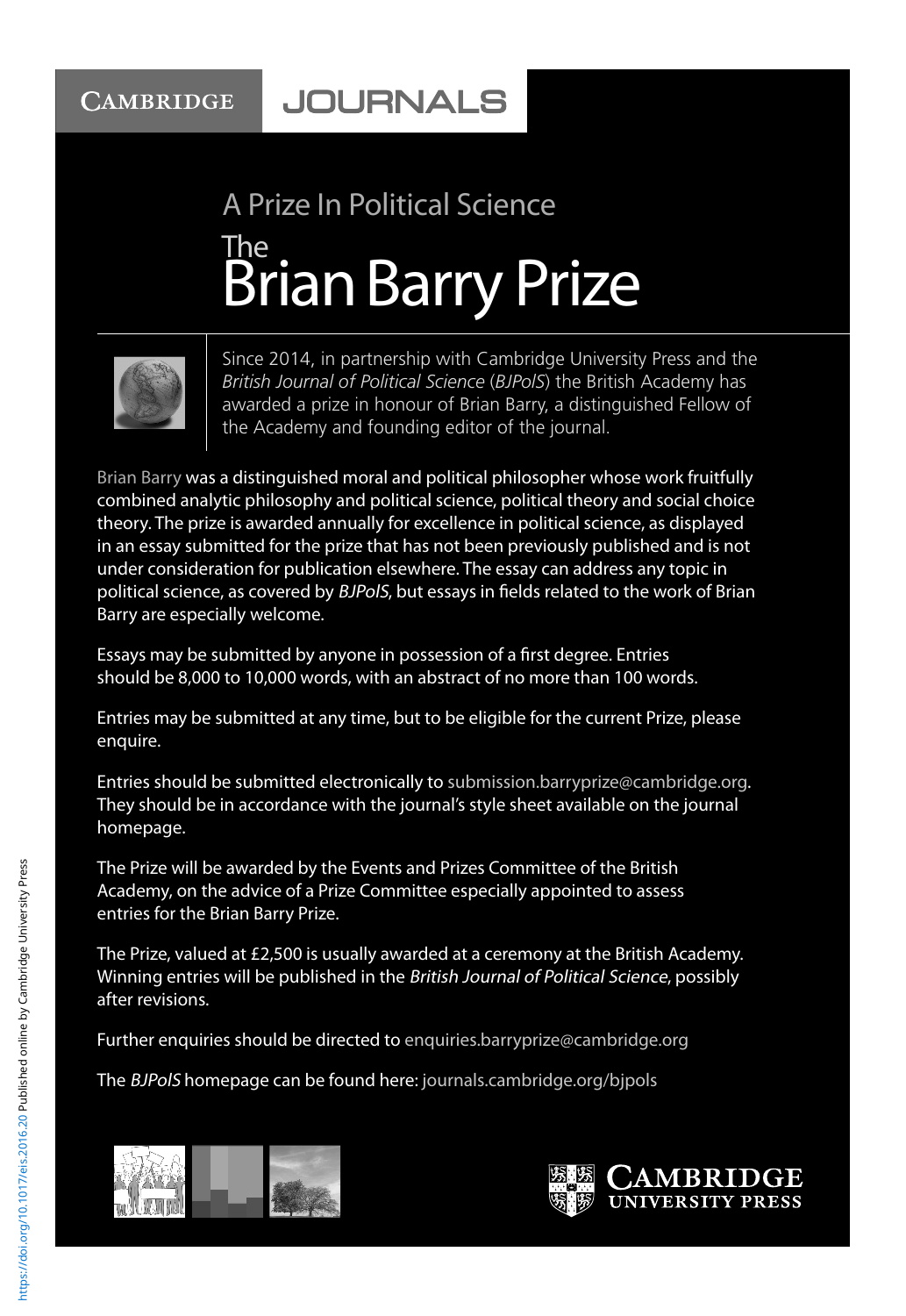# Cambridge<br>Core

Access leading journals in your subject

Explore today at cambridge.org/core



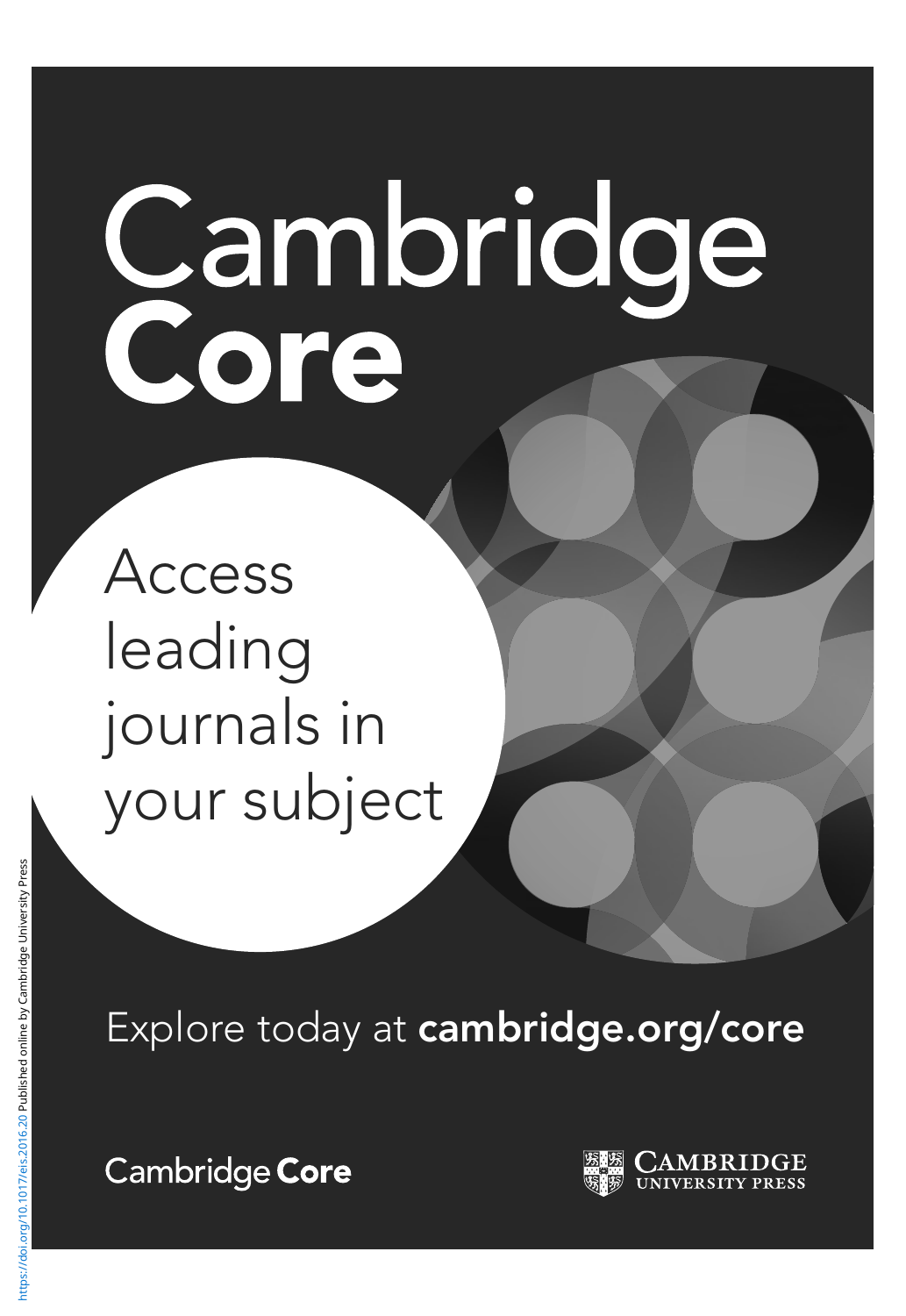#### **Notes for Contributors**

Detailed instructions for contributors can be found at http://cambridge.org/ejis

All editorial correspondence should be sent to ejis-admin@bristol.ac.uk

#### **Subscriptions**

European Journal of International Security (ISSN 2057-5637) is published twice a year in February and July.

EJIS is only available to institutions with Review of International Studies as part of the British International Studies Association package. The 2017 subscription price for institutions (excluding VAT) of this package, which includes print and electronic access, is £604.00 (US \$1052.00 in USA, Canada and Mexico). The electronic-only price available to institutional subscribers is £504.00 (US \$806.00 in USA, Canada and Mexico). The print-only price available to institutional subscribers is £568.00 (US \$963.00 in USA, Canada and Mexico).

EJIS is available to individuals ordering directly from the publishers and certifying that the journal is for their personal use. The price of a 2017 individual subscription, which includes print and electronic access, is £17.00 (US \$25.00 in USA, Canada and Mexico).

EU subscribers (outside the UK) who are not registered for VAT should add VAT at their country's rate. VAT registered members should provide their VAT registration number. Japanese prices for institutions (including ASP delivery) are available from Kinokuniya Company Ltd, P.O. Box 55, Chitose, Tokyo 156, Japan. Orders, which must be accompanied by payment, may be sent to a bookseller, subscription agent or direct to the publisher: Cambridge University Press, Journals Fulfilment Department, University Printing House, Shaftesbury Road, Cambridge CB2 8BS, UK. Orders from the USA, Canada and Mexico should be sent to: Cambridge University Press, Journals Fulfilment Department, 1 Liberty Plaza, Floor 20, New York, NY 10006, USA. Prices include delivery by air. Periodicals postage paid at New York, NY and at additional mailing offices.

#### **Copying**

This journal is registered with the Copyright Clearance Center, 222 Rosewood Drive, Danvers, MA 01923, USA. Organizations in the USA who are also registered with the C.C.C. may, therefore copy material (beyond the limits permitted by, sections 107 and 108 of U.S. Copyright law) subject to payment to the C.C.C of the per copy fee of \$15.00. This consent does not extend to multiple copying for promotional or commercial purposes. Code 1755-7739/17. Organizations authorized by the Copyright Licensing Agency may also copy, material subject to the usual conditions. ISI Tear Sheet Service, 3501 Market Street, Philadelphia, PA 19104, USA, is authorized to supply single copies of separate articles for private use only. For all other use, permission should be sought from Cambridge or from the American Branch of Cambridge University Press.

© British International Studies Association 2017

Printed in the United Kingdom by Bell & Bain Limited, Glasgow.